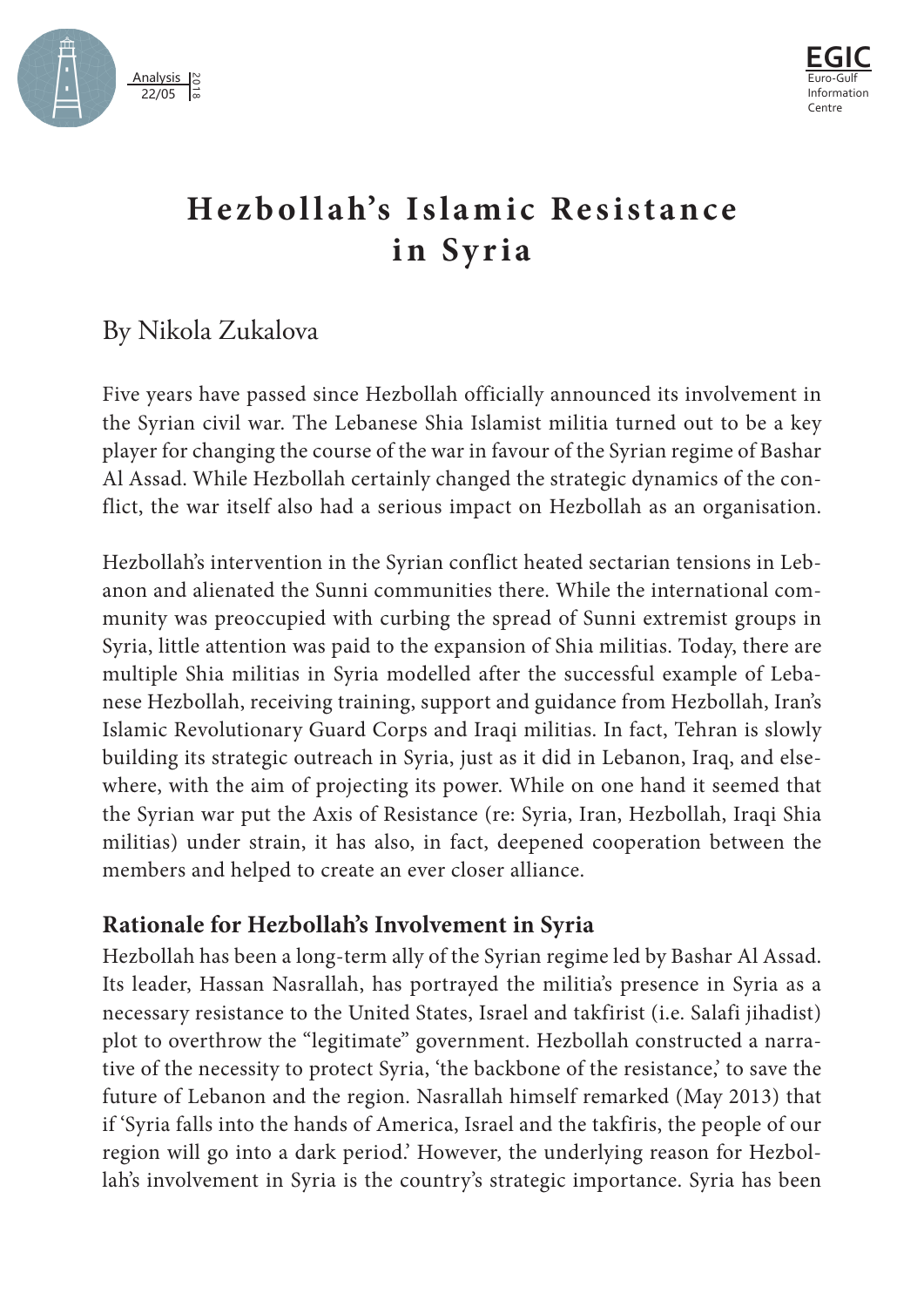a transit country for weapons and financial support coming from Tehran to Hezbollah in Lebanon. Moreover, Hezbollah runs training camps and has built stockpiles of weapons in Syria. Without access to the material and financial support — without access to Syria — Hezbollah would lose a lot of its military ca[p](http://formiche.net/2018/02/yemen-crimini-milizie-houthi/ )abilities important for its fight against Israel. Hence, winning the war in Syria is an existential matter for Party of God.

### **Impact of the War on Hezbollah**

The decision to fight alongside the Assad regime has had serious implications for Hezbollah itself. By entering the conflict, the group has transformed from a Lebanese resistance movement to a regional Shia militia, and an important strategic asset for Iran. Joining the war on Assad's side, combined with Hezbollah's sectarian rhetoric, alienated its Sunni supporters. Sunnis in Lebanon and Syria, who once respected Hezbollah for its military resistance to Israel, are now standing against it. Consequently, Hamas and other Palestinian groups, once Hezbollah's allies in the fight against Israel, have turned into foes. In addition, in early 2016 the members of Gulf Cooperation Council designated Hezbollah as a terrorist organisation — its Syrian adventure is costly and negatively influencing its standing in the wider region. It also puts pressure on its resources, which were initially reserved for fighting Israel and a lot of their fighters, including high-ranking officials, have been either wounded or killed. Despite that, the group acquired priceless battlefield experience in Syria boosting its military capabilities, from logistics, tactics, to cooperation with other forces, including an advanced conventional army—Russia's.

Its continued involvement signifies that, for Hezbollah, the preservation of the Syrian regime is more vital than its losses in materials and personnel. Hezbollah is now a stronger, more skilled militia, which has also strengthened its position within the Axis.

## **Implications of Hezbollah's Presence in Syria, Lebanon and Beyond**

#### **Syria**

Hezbollah's decision to fight in Syria was crucial for changing the course of the war in favour of Assad's regime. The group operated covertly in Syria prior to 2013, but a major shift came with the 2013 battle for Al-Qusayr, led by Hezbollah. Sunni rebel forces suffered a severe setback in this offensive and Hezbollah deepened its engagement in the country. Since then, Assad's forces have regained much of the rebel-controlled strategic areas (Al-Qusayr, Homs, Damascus, etc). With their experiences and discipline, Hezbollah's fighters helped to train and increase effectiveness of the Syrian and Iraqi forces fighting for Assad.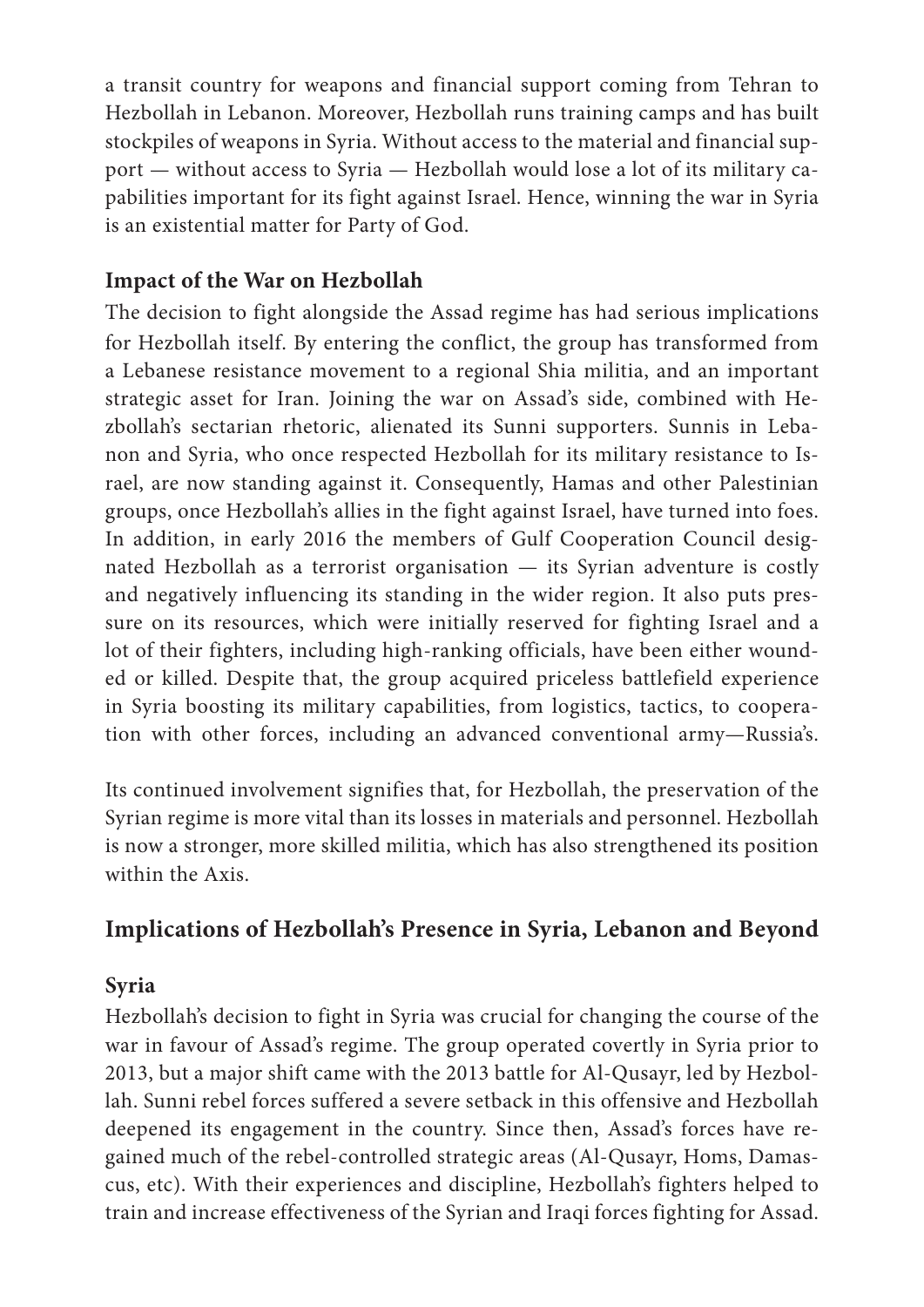Hezbollah provided heavily armed Syrian forces with valuable knowledge about urban and guerrilla warfare tactics. Moreover, several Shia militias now operating in Syria, branded collectively as Islamic Resistance in Syria or Hezbollah in Syria, are based on Hezbollah's model and receive its training and support. Recruiting mainly from Shia villages across Syria, Hezbollah might be replicating its past activities in Iraq, where it helped to train and guide Iran-backed Shia militias such as Asa'ib Ahl al-Haq and Kata'ib Hezbollah. As the war in Syria drags on, the Shiite militias seem there to stay, allowing Tehran to project its power within Syria — as it did in Lebanon and Iraq — and ensuring an Iranian presence on the Mediterranean.

#### **Lebanon**

Lebanon experienced some serious implications of Hezbollah's fighting in Syria. Hezbollah, as a Lebanese political actor, dragged the country to Syrian war unilaterally, demonstrating the diminishing role of the state. The sectarian narrative that Hezbollah developed to legitimise its Syrian involvement further isolated the Lebanese Shia community, which now completely relies on Hezbollah for income and social services. This dependence might be in direct correlation to Hezbollah's success in the May 2018 parliamentary elections. Despite losing some support of the Shia due to the high number of losses related to the war, Hezbollah remains embedded in the Shia community in Lebanon.

Consequently, the security situation in Lebanon deteriorated. Hezbollah's commitment to fighting in Syria was followed by series of car and suicide bombings against Hezbollah and Iranian targets in Lebanon—claimed mostly by Al Qaeda affiliates or Islamic State of Iraq and the Levant (ISIL). As a sign of the Syrian war's spillover to Lebanon, Syrian rebels (re: ISIL, Tahrir al-Sham) captured some territory on the Lebanese side of the Eastern border with Syria, particularly around Arsal. Only in mid-2017, after four years of deadly attacks across Lebanon, the Lebanese Army with Hezbollah regained full control over Lebanese territory. More recently, tit-for-tat attacks between pro-Assad forces and Israel in the Golan Heights, an area separating Israel and Syria and close to Southern Lebanese borders, have intensified. The attacks between pro-Iranian and Israeli forces have raised concerns about the possibility of an all-out war erupting between them, which may be waged in Lebanon. Indeed, Israel reacted to Hezbollah's election success by stating that in the case of conflict, it will not distinguish between Hezbollah and Lebanon.

#### **Beyond**

Further implications that go beyond the Levant stem from Hezbollah's engagement in Syria. Hezbollah, not to say Iran, shows no signs of leaving Syria. In the